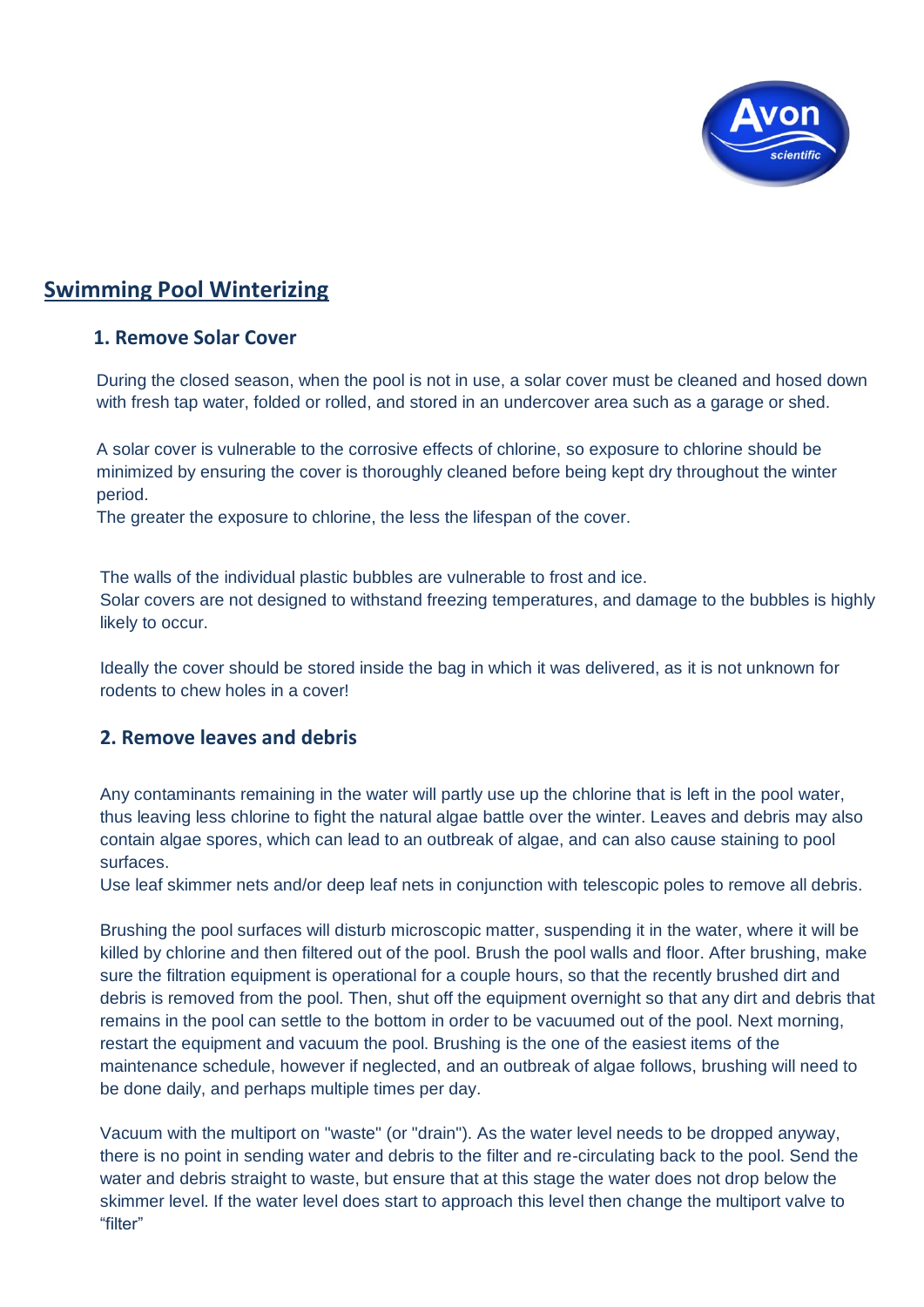

### **3. Adjust the pH then Shock Dose**

High pH can cause:

Cloudy water

Minimizing of the effectiveness of chlorine. High pH not only prevents chlorine from working to its fullest capacity, giving a greater potential for algae growth, but will also cause you to use more chlorine.

#### Low pH can cause:

Dissolved metallic parts of your pool. This could lead to discoloured water or stains on the pool walls and floor.

Minimizes the effectiveness of chlorine .

Test pH with tablet based test kit or Test Strips to determine correct pH. Then adjust according to instructions on the pH+ or pH- pack.

Shock dose with Chlorine Shock to kill any algae and harmful organisms that may be present, and to leave the residual chlorine high enough to work over the winter.

The chlorine should be about 7ppm. Dose according to pack instructions. Allow the water to circulate for at least  $3 - 4$  hours to ensure thorough dispersal.

When a pool is shock dosed with chlorine, ensure the solar pool cover is completely removed from the water surface area and replaced only when the chlorine level is back to normal.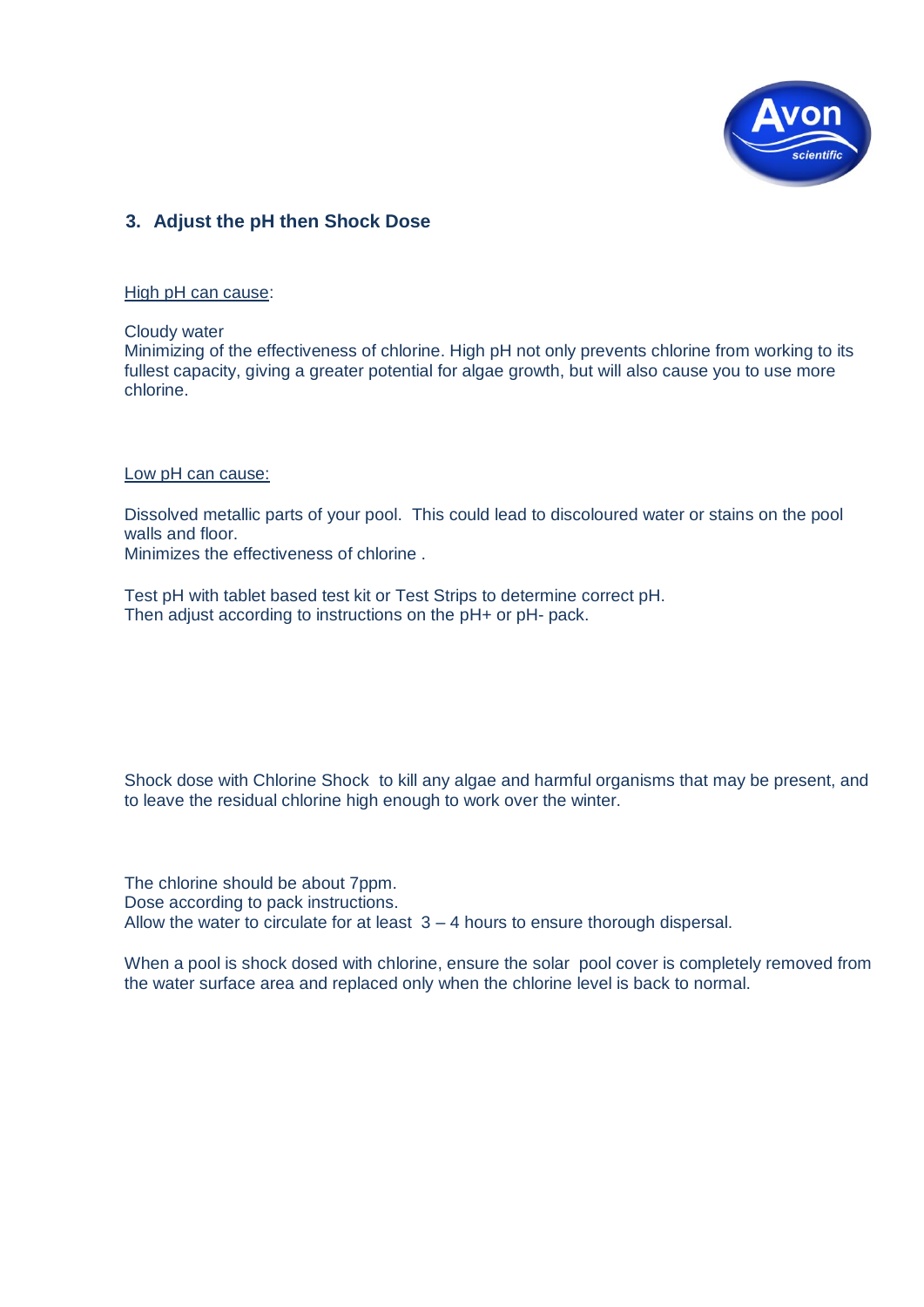

### **4. Add Wintering Chemicals**

After adjusting pH and Shock Dosing, apply a Winterizing Chemical. There are three different product options to do this. Choose according to personal preference and price.

### A:

Use our floating Multi Function Winter Dosers, which deliver a continuous dose of chlorine, algicide and flocculant.

Simply tether the doser and float in the centre of the pool.

Each doser will treat a pool up to 11 000 gallons (50 000 lts) for up to 7 weeks.

We recommend 2 dosers per winter for each 50 000 lts pool water.

#### B:

Our Winter Algicide, supplied in 5lt packs, contains a flocculant to help clarify the water over the winter. Distribute evenly around the pool and circulate water for 2 or 3 hours to ensure even dispersal.

2.5 lts will treat a pool of 22,000 glns (or 100 000 lts). Repeat the dose after 2 months.

### C:

Clearpool Long Life Algicide. A copper based algicide. One dose will protect the pool for 6 months. One litre will treat 5000 glns or 22 000 lts. Periodically check that the chlorine level has not dropped below 1.5ppm.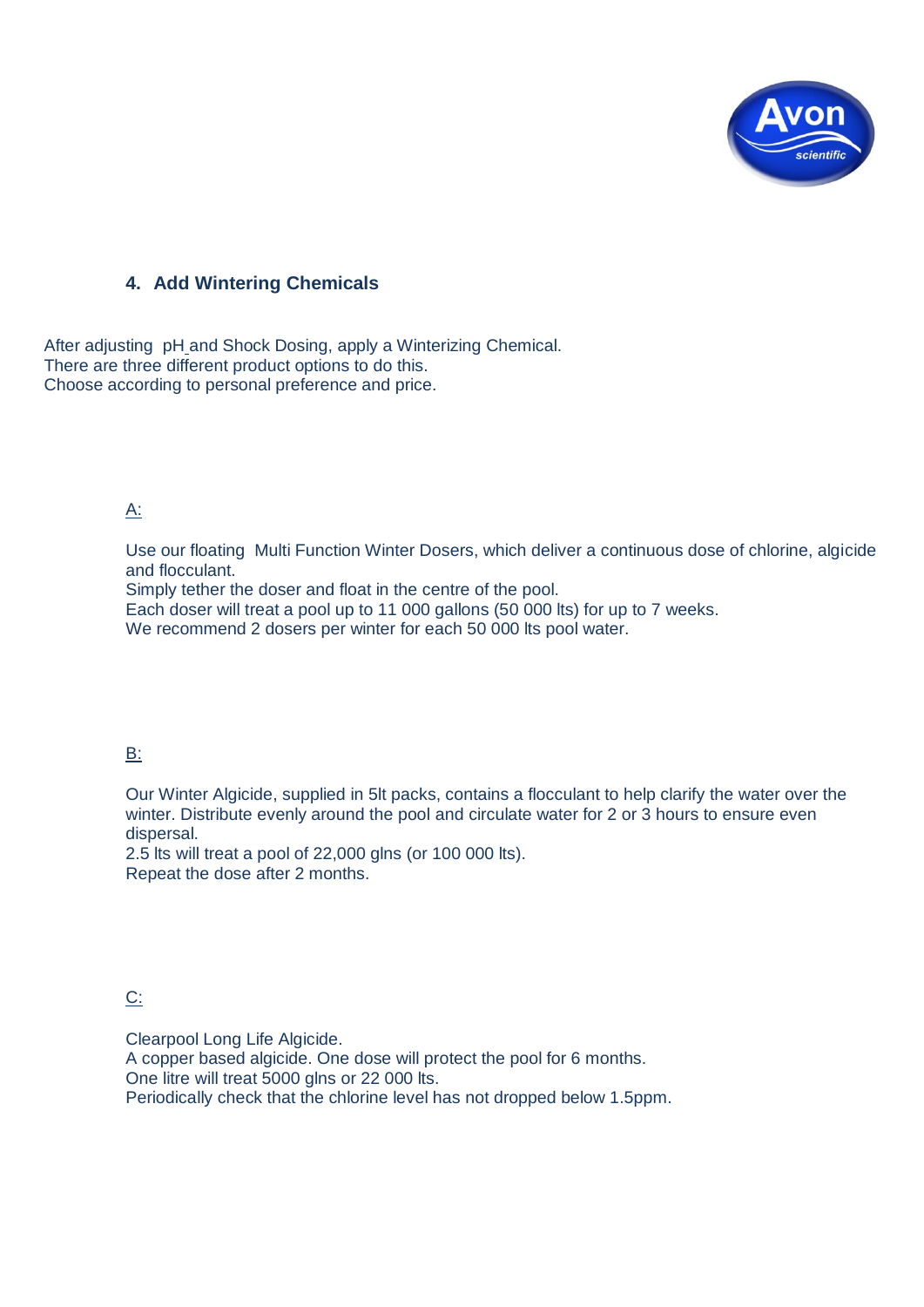

### **5. Backwashing**

Backwashing a sand filter is required when the pressure is 8-10 psi above the standard operating pressure, or at least once every 10 days, and also at the end of the season as part of the Winterizing Procedure.

To backwash:

#### *(note: before moving the handle of the multiport valve, the filter pump must always be switched 'off')*

Turn off the pump at the electric control box.

Turn the multiport handle from "filter" to "backwash"

Turn the pump back on at the electric box.

Backwash for approximately 2-3 minutes. If your filter has a sight glass, backwash until the water in the glass runs clean.

Turn off the pump at the electric control box.

Move multiport handle from 'backwash' to 'rinse'

Turn the pump back on at the electric box.

Rinse for 20-30 seconds to ensure dirt has been removed from sand

Turn off the pump at the electric control box.

Move multiport handle from 'rinse' back to 'filter

Turn the pump on at the electric control box.